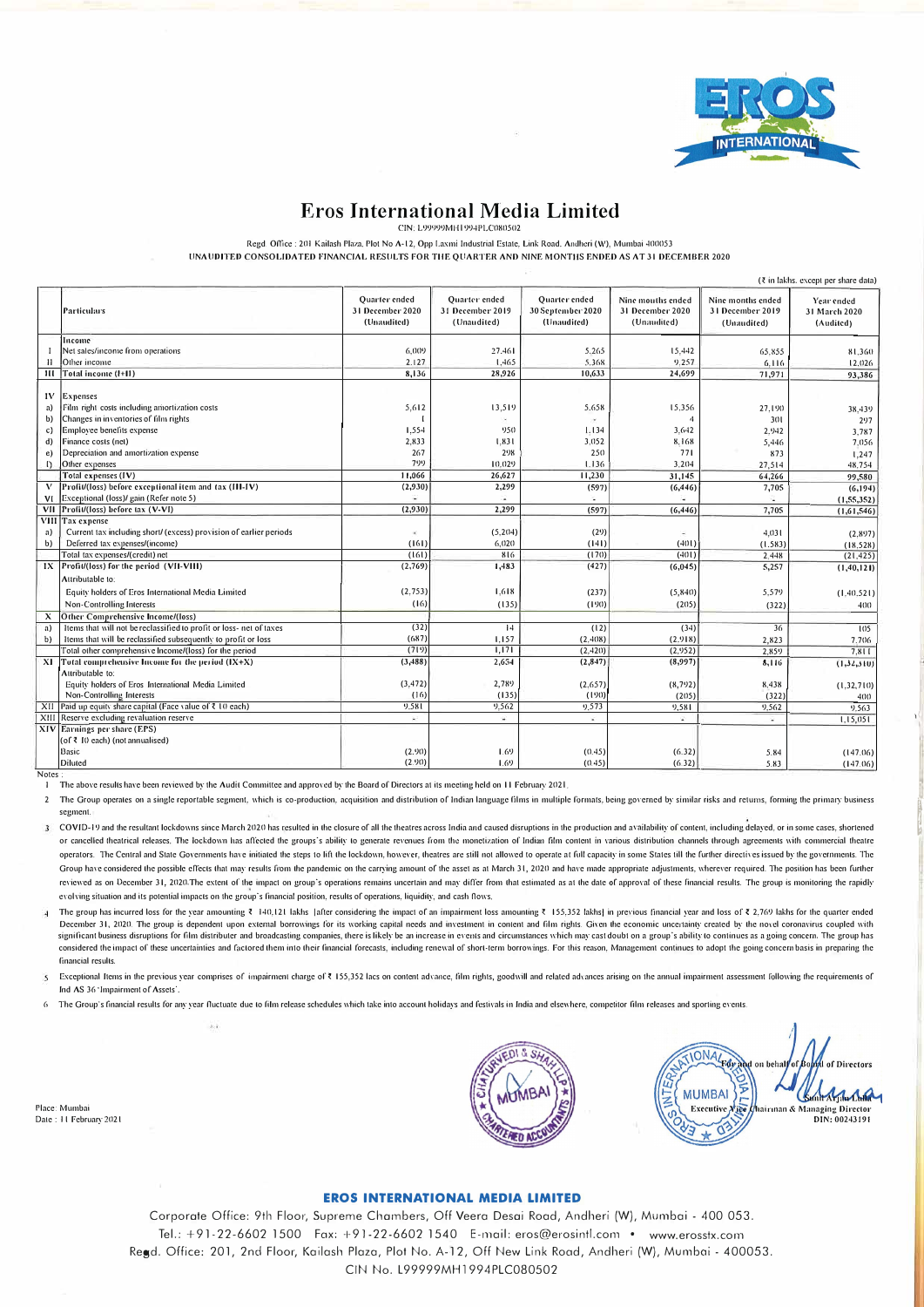

Independent Auditors Review Report

## To, The Board of Directors of EROS INTERNATIONAL MEDIA LIMITED

- 1. We have reviewed the accompanying statement of unaudited consolidated financial results of EROS INTERNATIONAL MEDIA LIMITED ("Holding Company") and its subsidiaries (Holding Company and its subsidiaries together referred to as "the Group"), its joint venture, for the quarter ended December 31, 2020 and year to date from April 01, 2020 to December 31, 2020 ("the Statement") attached herewith, being submitted by the Holding Company pursuant to the requirement of Regulation 33 of SEBI (Listing Obligations and Disclosure Requirements) Regulations, 2015 as amended ("the Listing Regulations").
- 2. The Statement, which is the responsibility of the Holding Company's Management and approved by the Holding Company's Board of Directors, has been prepared in accordance with the recognition and measurement principles laid down in the Indian Accounting Standard 34, (Ind AS 34) "Interim Financial Reporting" prescribed under Section 133 of the Companies Act, 2013 as amended, read with relevant rules thereafter and other accounting principles generally accepted in India. Our responsibility is to express a conclusion on the Statement based on our review.
- 3. We conducted our review of the Statement in accordance with the Standard on Review Engagement (SRE) 2410 'Review of Interim Financial Information Performed by the Independent Auditor of the Entity', issued by the Institute of Chartered Accountants of India. This Standard requires that we plan and perform the review to obtain moderate assurance as to whether the Statement is free of material misstatements. A review of interim financial information consists of making inquiries, primarily of persons responsible for financial and accounting matters, and applying analytical and other review procedures. A review is substantially less in scope than an audit conducted in accordance with Standards on Auditing and consequently does not enable us to obtain assurance that we would become aware of all significant matters that might be identified in an audit. Accordingly, we do not express an audit opinion.



Head Office: 714-715, Tulsiani Chambers, 212, Nariman Point, Mumbai - 400 021, India. Tel.: +91 22 3021 8500 • Fax: +91 22 3021 8595 Other Offices: 44 - 46, "C" Wing, Mittal Court, Nariman Point, Mumbai - 400 021, India. Tel.: +91 22 4510 9700 • Fax: +91 22 45109722. URL: www.cas.ind.in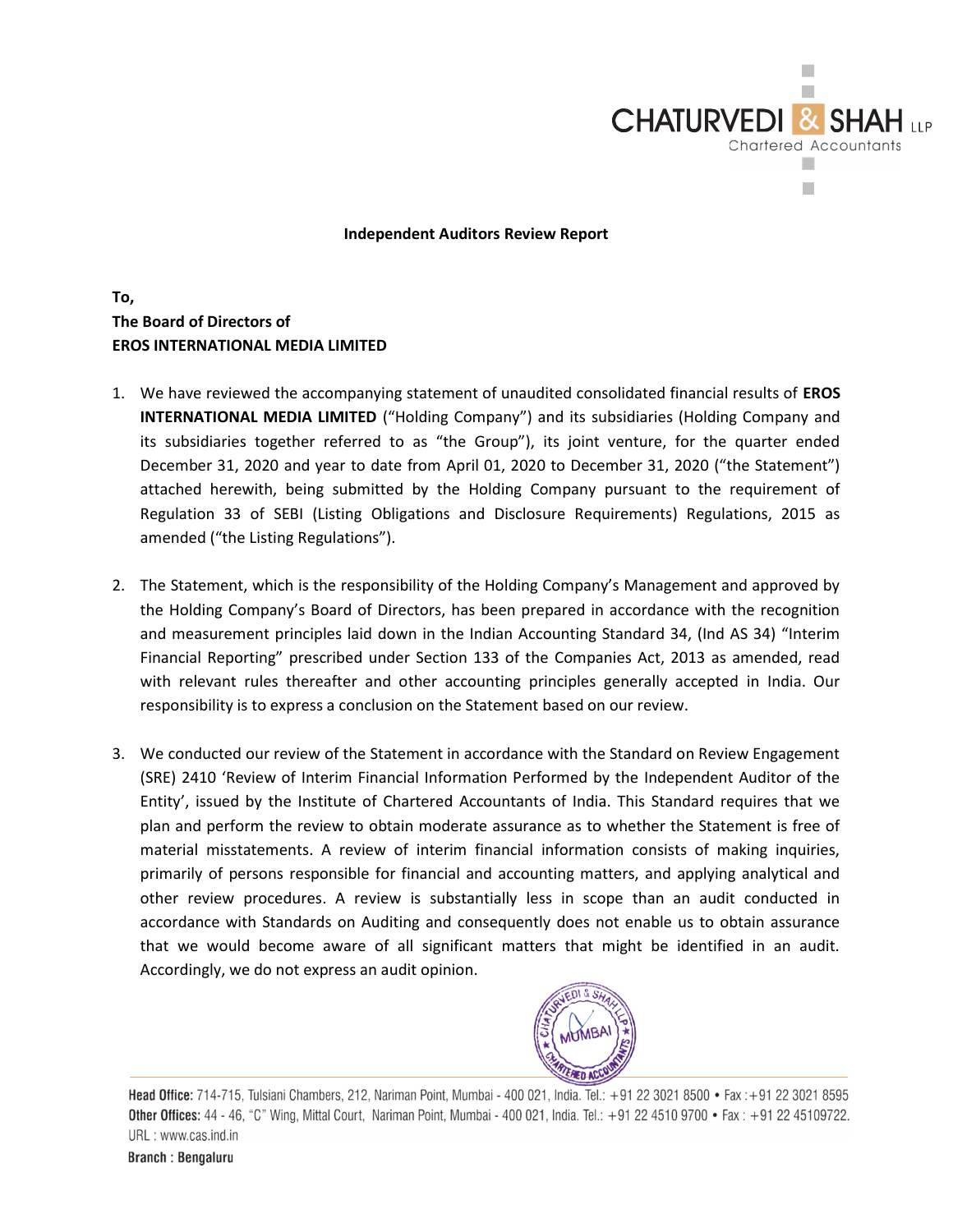

We also performed procedures in accordance with the Circular No. CIR/CFD/CMD1/44/2019 dated March 29, 2019 issued by the Securities and Exchange Board of India under Regulation 33(8) of the SEBI (Listing Obligations and Disclosure Requirements) Regulations, to the extent applicable.

4. The Statement includes the results of the following entities:-

| <b>Name of the Entity</b>                                  | Relationship  |
|------------------------------------------------------------|---------------|
| Eros International Films Private Limited                   | Subsidiary    |
| Eyeqube Studios Private Limited                            | Subsidiary    |
| <b>EM Publishing Private Limited</b>                       | Subsidiary    |
| <b>Eros Animation Private Limited</b>                      | Subsidiary    |
| ErosNow Private Limited (Formerly known as Universal Power | Subsidiary    |
| Systems Private Limited)                                   |               |
| <b>Colour Yellow Productions Private Limited</b>           | Subsidiary    |
| Big Screen Entertainment Private Limited                   | Subsidiary    |
| Copsale Limited                                            | Subsidiary    |
| Digicine PTE Limited                                       | Subsidiary    |
| Eros International Distribution LLP                        | Subsidiary    |
| <b>Reliance Eros Productions LLP</b>                       | Joint Venture |

- 5. We did not review the interim financial results and other financial information in respect of two subsidiaries whose interim financial results/information reflects total revenues of ₹ 9.18 Lakhs and ₹ 837.83 Lakhs, total net profit/ (loss) after tax of (₹ 31.12 Lakhs) and (₹ 410.74 Lakhs) and total comprehensive Income of (₹ 31.12 Lakhs) and (₹ 410.74 Lakhs) for the quarter ended December 31, 2020 and for the period from April 01, 2020 to December 31, 2020 respectively. These interim financial results and other financial information have been reviewed by other auditors, whose reports have been furnished to us by the management of the Company and our conclusion in so far as it relates to the affairs of such subsidiaries is based solely on the report of other auditors. Our conclusion is not modified in respect of this matter.
- 6. We draw attention to Note 3 of the consolidated financial statements, which describes the Group management evaluation of Covid 19 impact on the future business operations and future cash flows of the Group and its consequential effects on the carrying value of assets as on December 31, 2020. In view of uncertain economic conditions, the Group's management evaluation of impact on

 $8S<sub>k</sub>$